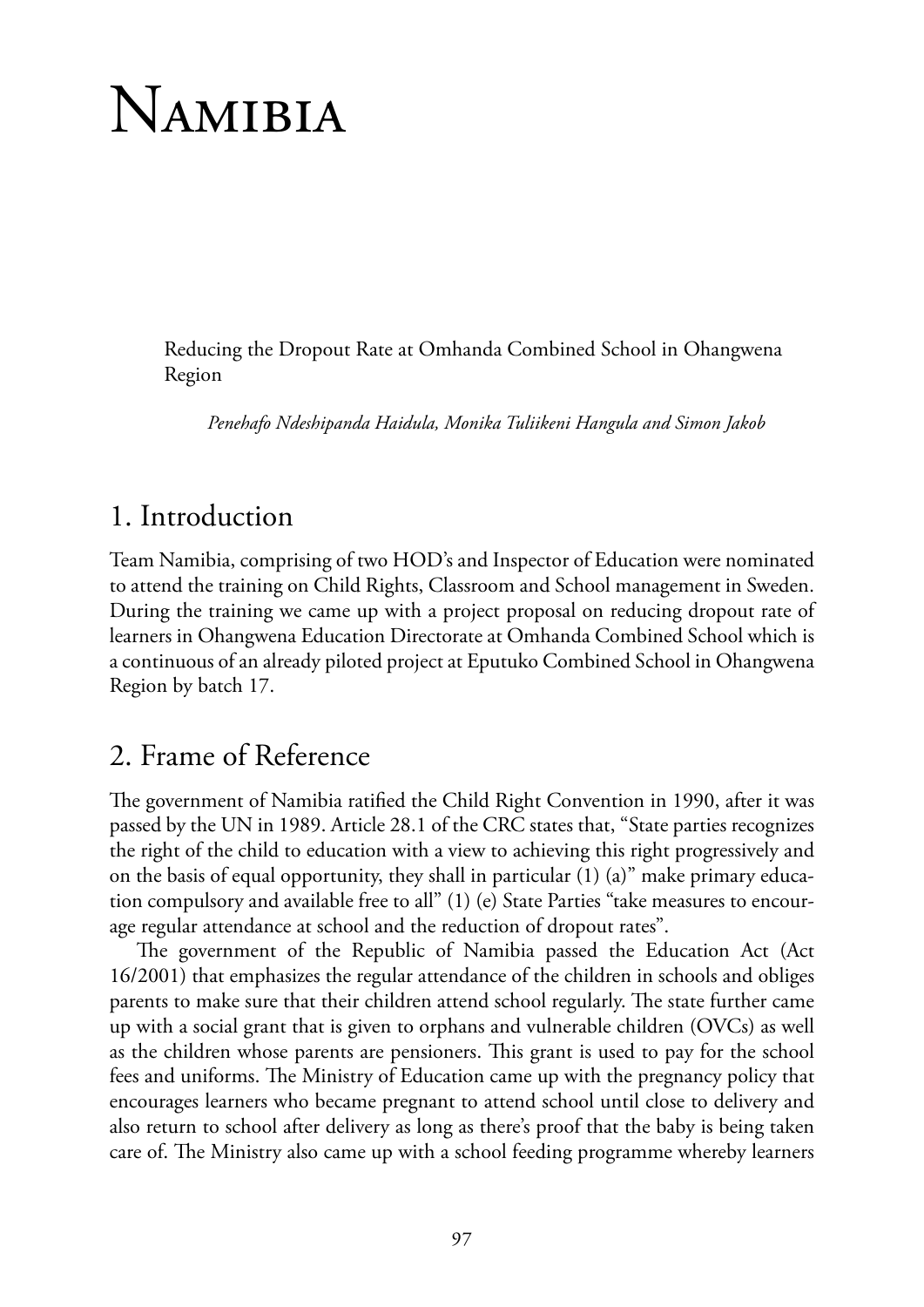in primary schools benefit. This is to encourage learner's attendance and performance. Compulsory free primary education was also introduced.

Despite all efforts made by the Republic of Namibia, dropout is still high particular in Ohangwena Region. Most of the school dropout is caused by teenage pregnancies, high failure rate and lack of interest. Since batch 17 Change Agents already have started with the pilot project on reducing dropout, we, batch 19 Change Agents decided to continue with the same project initiated by batch 17 to ensure sustainability. Omhanda Combined School is a rural school that accommodates boys and girls (383). Parents are subsistence farmers. The school has electricity, water and internet. There are 17 teachers in which 15 teachers comes from others parts of the country.

Dropout statistics for Omhanda school year 2013 Dropout statistics for Omhanda school year 2013

- Term 3, 26/39 (67%) failed grade 10 Term 3, 26/39 (67%) failed grade 10
- $\bullet$  4 learners fell pregnant



#### **3. Purpose**   $T<sub>1</sub>$  is the project is to complete and parameters are neglected groups (parameters and parameters and parameters and parameters and parameters and parameters and parameters and parameters  $T<sub>2</sub>$ 3. Purpose

The main idea of the project is to create awareness among target groups (parents, teachers and learners on CRC and high school dropout rate). By the end of the project we expect the target groups and stakeholders to have a thoroughly understanding of the CRC and the consequences of learner's dropout themselves, the region and country at large. We will mainly focus on the most three causes of dropout to the majority of our learners according to statistics from Ohangwena Education Directorate. i.e.

- Failing
	- Pregnancy
- Unknown (Unspecified) Unknown (Unspecified)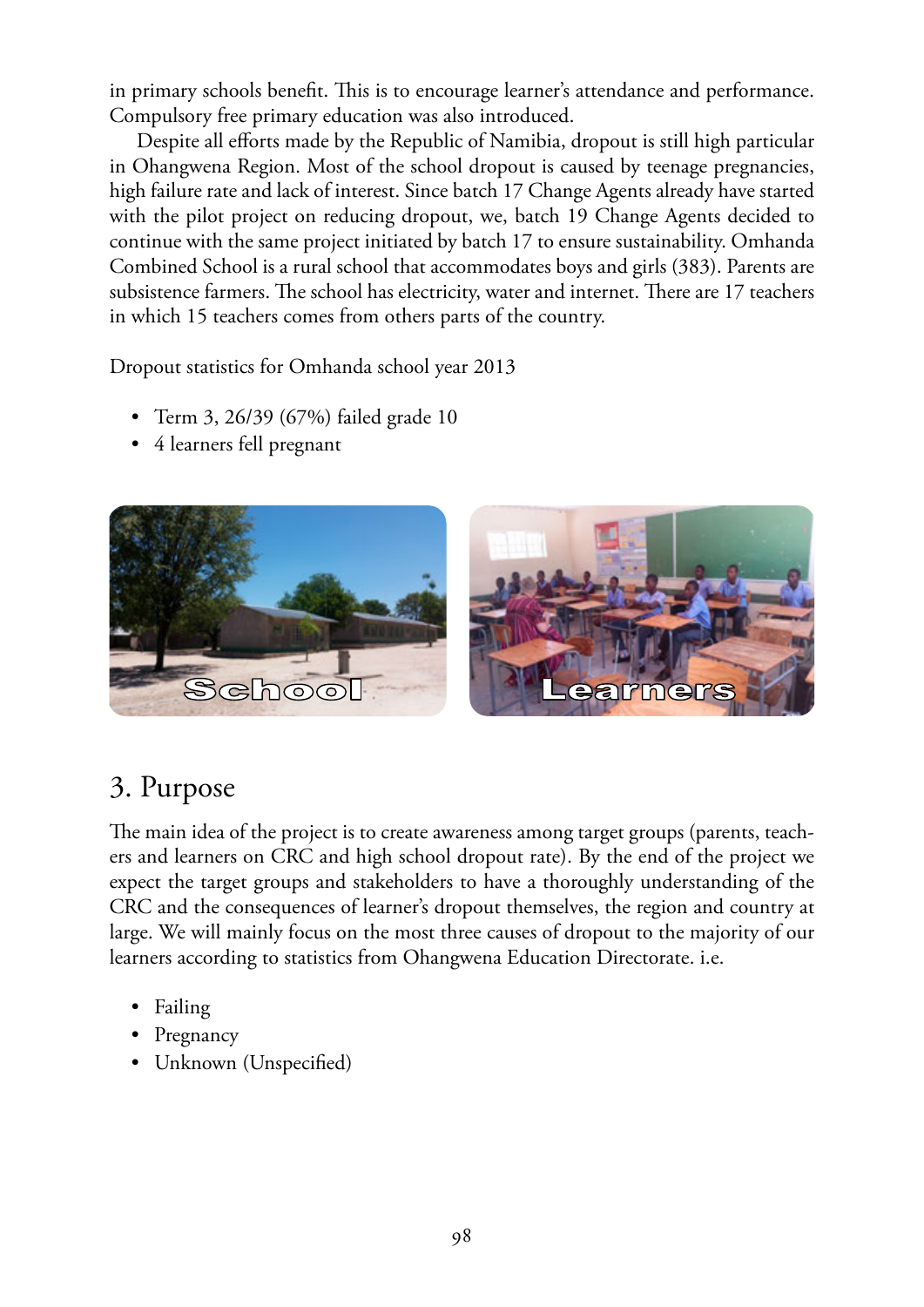#### **Expected Outcome**

As Change Agents we expect parents, teachers, learners themselves and all other stakeholders should understand the CRC and try to reduce the dropping out of learners from school, due to pregnancy, high failure rates and all other causes which are sometimes unknown. Parents should be conscious about the education of their children.

#### **Target group and stakeholders.**

The target groups of this project are all the parents, 17 teachers and 383 learners of Omhanda Combined School in Ohangwena Education Directorate. Meanwhile the stakeholders are Inspector of Education, Principal of Omhanda Combined school, the community of Omhanda Combined School, the Ministry of Gender Equality and Child Welfare, Civil Society, Church leaders, Ministry of Safety and Security, Headmen and Planning and development section.

# 4. Activities / Methodologies

#### **Consultation**

After the team came back from Sweden, they have consulted batch 17 members for informing them that the team that is batch 19 will continue to their piloting project at Eputuko Combined School, but batch 19 project will be conducted at Omhanda Combined School.

Thereafter the team met the Education Directorate Management (Deputy Director (as the director was out of the region) and briefed them about the training they underwent in Sweden and sought the permission to go to Omhanda Combined School to carry out the project. The management was very supportive and permission was granted.

Thereafter the team went further to inform the Inspector of Education were Omhanda Combined School is resorting and collect the dropout data, due to pregnancy, failing and other. The team went to the (school) Omhanda Combined School to introduce themselves to the School Management and inform them on the proposed project on the whereby the School Management were excited about the project. On the 26 February 2014, the team started with the sensitization meeting for the target groups (parents, teachers and learners)

Due to the level of target groups understanding on CRC, the team members divided themselves so that each could address the certain group as per their understanding.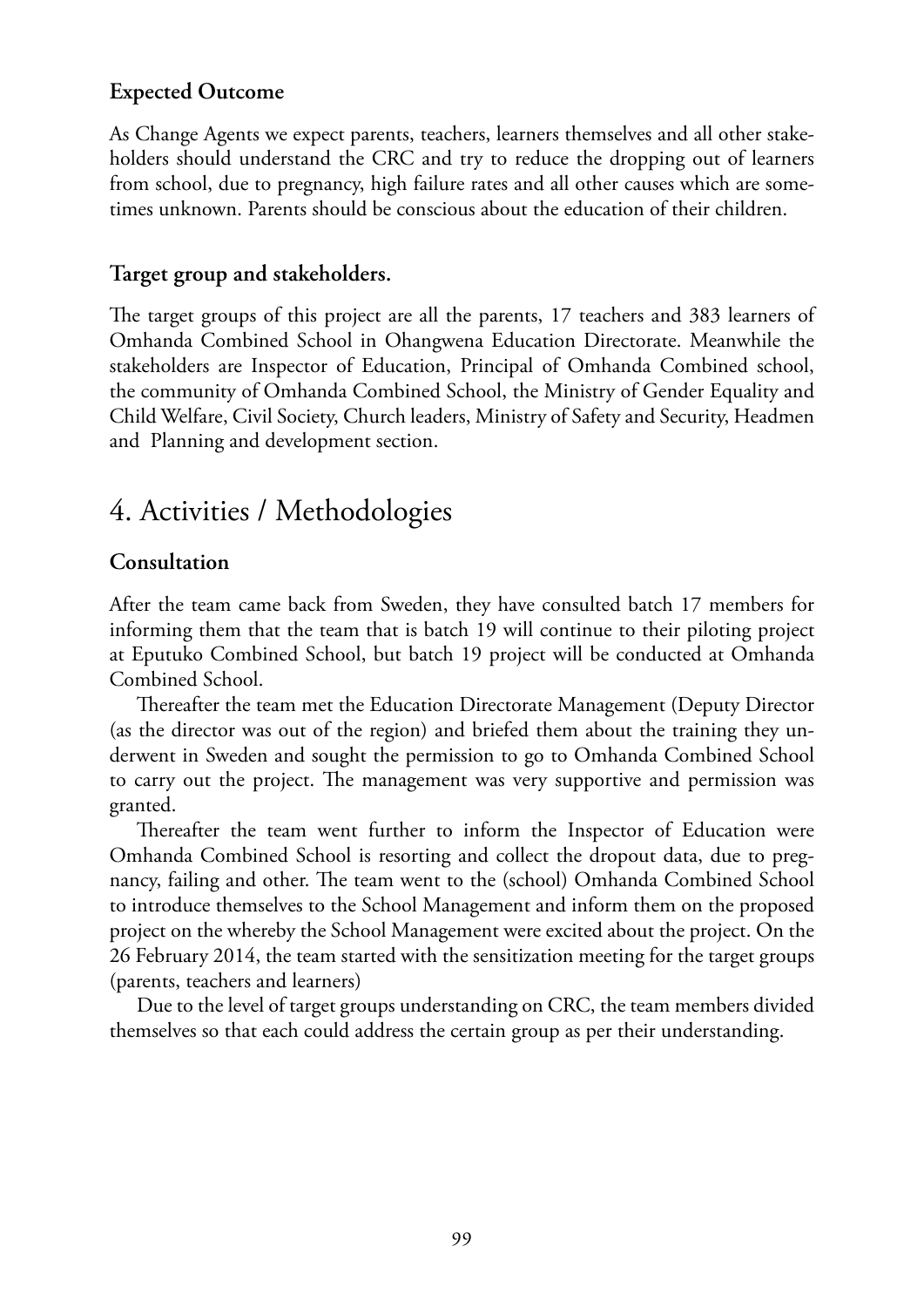

The sensitization meetings mostly touched on the Child Rights in Namibia. The presenters asked the target groups to reflect on the child rights in Namibia by brainstorming their understanding. Then the team introduced the CRC (especially that it is related to the CR and also reflect on the link between the CRC and the dropout rate.

After the presentation, the team gave the target groups an opportunity to ask questions and give their concerns.

The groups cited as follows:

- The teachers felt that the abolishing of corporal punishment in Namibia led to high indiscipline among the learners.
- Teachers also felt that the Child Rights is contradicting with religion perspectives, because they interpreted some of the verses from the Bible (on Christianity perspective, (Quote) "Spare the rod and spoil the child).
- They also felt that teachers are disempowered, that makes it very difficult to control learners. - They felt that learners misunderstood their rights and forget their responsibilities.
- Learners responded that:
- Poverty and livelihood in the community is the major challenge. Despite school feeding programme and free universal primary education in place, pupils still drop school when their basic bodily needs are not satisfied.
- Indiscipline: teachers bullying learners, learners bullying one another and teenage pregnancy stigma.
- Failing: learners tired of failing lose interest as the current curriculum seems to be more challenging and demanding to slow learners.
- Low understanding of the importance and benefits of education.
- Insubordination: pupils are hardly complying toward their parent, guardians and teachers.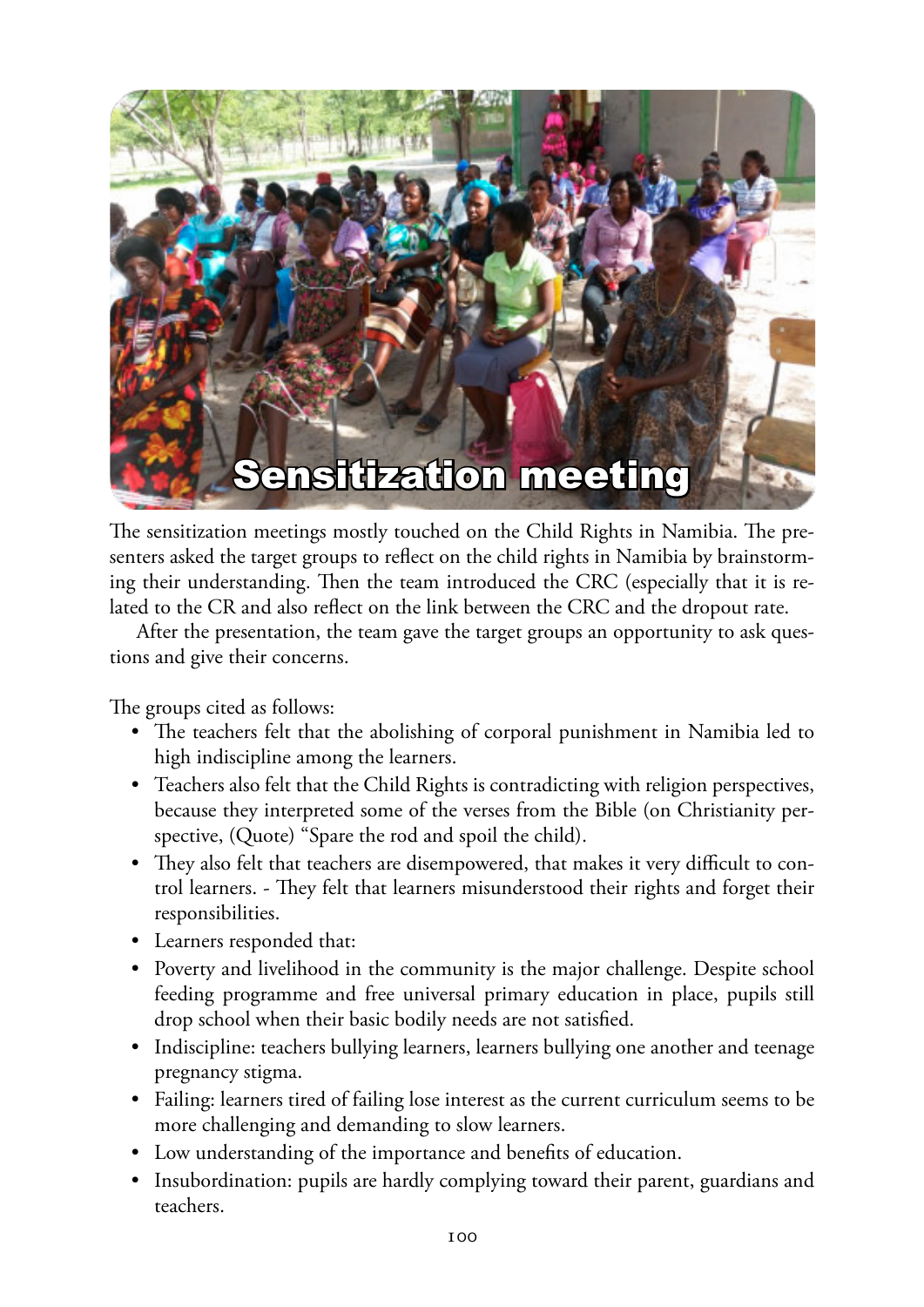For the team to get the information on why the learners are dropping out of the school,<br>successionnaires were designed, translated into vernacular language for narrate to under questionnaires were designed, translated into vernacular language for parents to underthe stand and distributed to the target groups parents and teachers.

Learners were selected randomly to answer the questionnaire and thereafter the team<br>members analyzed the reponse and found out that the causes of dropping out commembers analyzed the response and found out that the causes of dropping out, compiled them and gave the questionnaire outcome to the target groups. Thereafter all the parties discuss and solicit the possible solution and implemented the processes (see results).

resuns).<br>The sensitization meeting will be continuing throughout until almost 95% of the parents, teachers and learners understand Provision, Participation and Protection in education.

#### **Causes of dropout by respondents Causes of dropout by respondents**

All respondents have suggested the following as the main causes of dropout at Omhanda Combined School.



# **Causes of drop-out**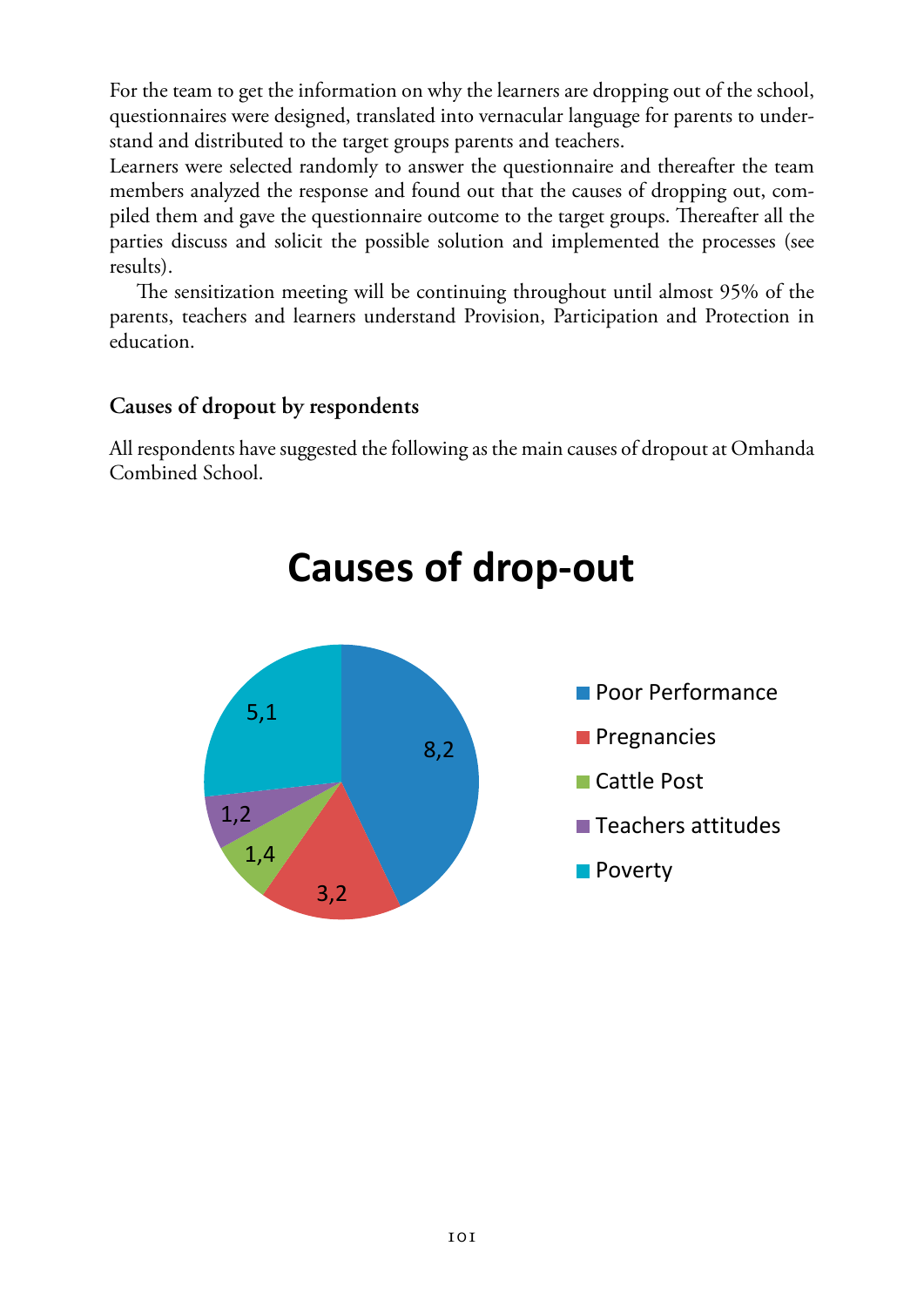# 5. Results

After conducting the interview by means of questionnaire most of the targeted groups cited the following:

In addition both parents and learners have discovered that poor relationship between teachers and their learners will lead to dropout of learners. Furthermore parents added that peer pressure and alcohol abuse will contribute to the dropout of learners as well. Apart from that teachers have cited that relocation of parents and tired of failing as the other cause of dropout. Learners also speak out that they dropout because of unsafe school ground which might have of bullying and fights. They (learners) revealed that most of them lose interest on school work.

- After all the activities are completed, it was agreed that the LRC (Learners Representative council) should be strengthened.
- The school-board members should also be well informed on CRC and work for the benefit of the learners.
- The community committees to be introduced and work closely with the Principal and Headmen.
- The LRC should be well trained on how to support the teaching and learning at school in collaboration with the teachers.

#### *Learners*

- Peer support on both morally and academically.
- Encouraging learners to do their best on their school work.
- To have more Life Skills teachers

#### *Teachers*

- The school to enforce the code conducts of corporal punishment.
- Strong bonds between parents and school (good relationship teachers-parents)
- The school to follow-up on dropouts.

#### *Parents*

- Regular visit by outside officials
- Motivate their children to love school and do their best in their school work.
- Strict actions to teachers who use corporal punishment as a mean of disciplining.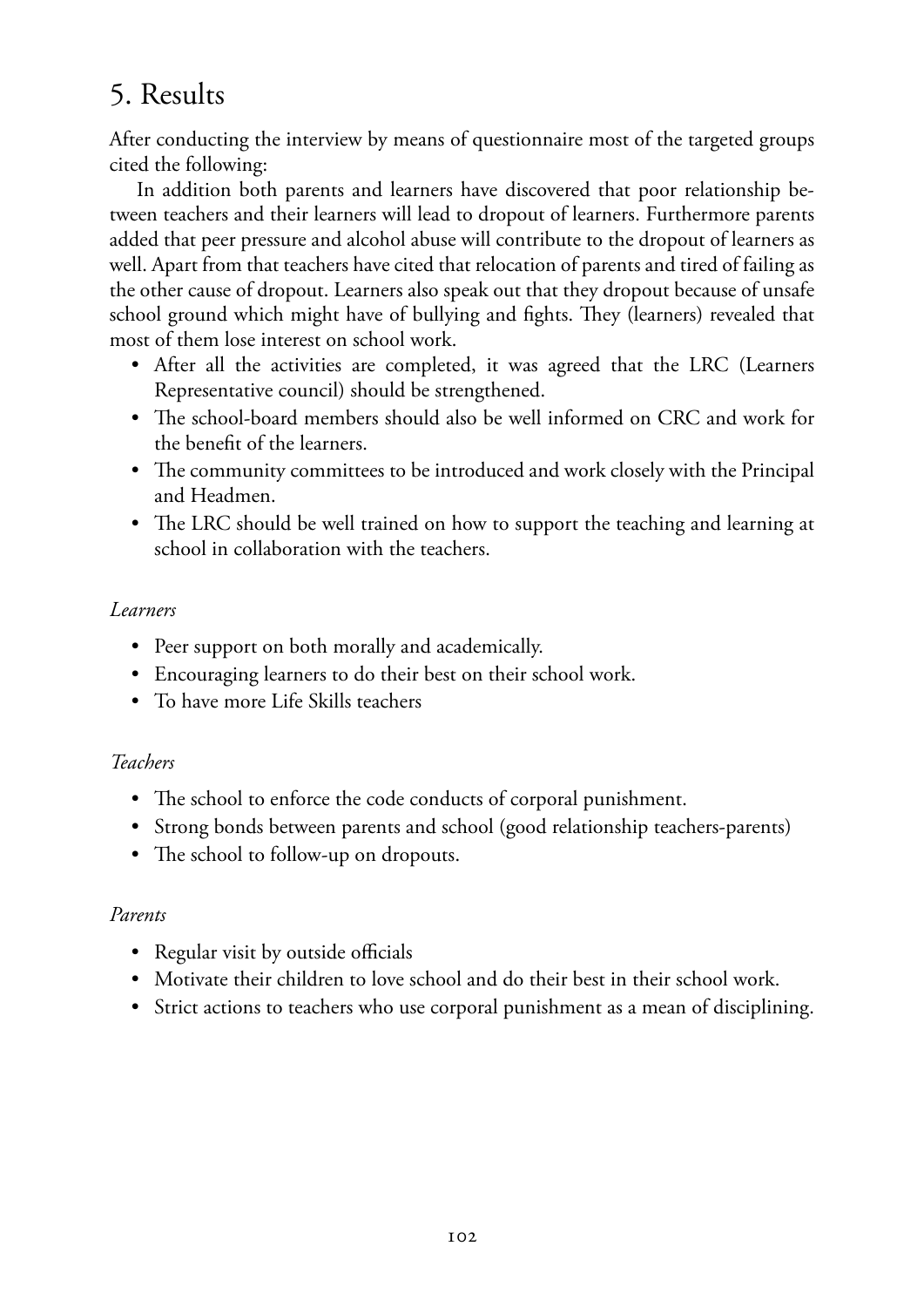#### **Motivational strategies**

The interviewer revealed some of the motivation factors that will keep learners on school till finished their school.

#### *At school*

- Teachers and parents must talk regular to learners motivating them.
- Use positive reinforcements such as rewarding good performance of learners.
- Learners should be provided with their needs.

#### *At home*

- Telling learners the truth about today's life.
- Awarding fixed attendance of learners.
- Motivate learners to have supportive friends and good friends.
- Encouraging learners to be open to their teachers and parents.
- Make sure that learners are living in a safe environment.

#### **Support needed by learners from different stakeholders**

During interview the three groups indicated that they need support from other stakeholders such as Principal, Headmen, Church leader and regional education directorate in order to bring down dropout on mediate effects. They outlined the following support from other stakeholders.

- Learners need equal treatments from all directions.
- They demand good communication with both teachers and parents.
- They need to be taught Life Skills as the power to all issues that troubling learners.
- School need to abolish corporal punishment.
- The Life Skills teacher to counsel learners.
- Expected parents to provide their children basic needs.

#### **The visit of our mentor Lena Anderson**

Lena Anderson, the mentor to the Change Agents came to Namibia as from 2nd – 7th February 2015to assist the Change Agents for them to help the school to improve on the teaching and learning and reduce the failure of the learners that lead to dropping out of learners.

Visited the two schools that are involved in the project, Eputuko Combined School and Omhanda Combined School. She met with the learners and educators and addressed them on Rights of Children and observed participation in classroom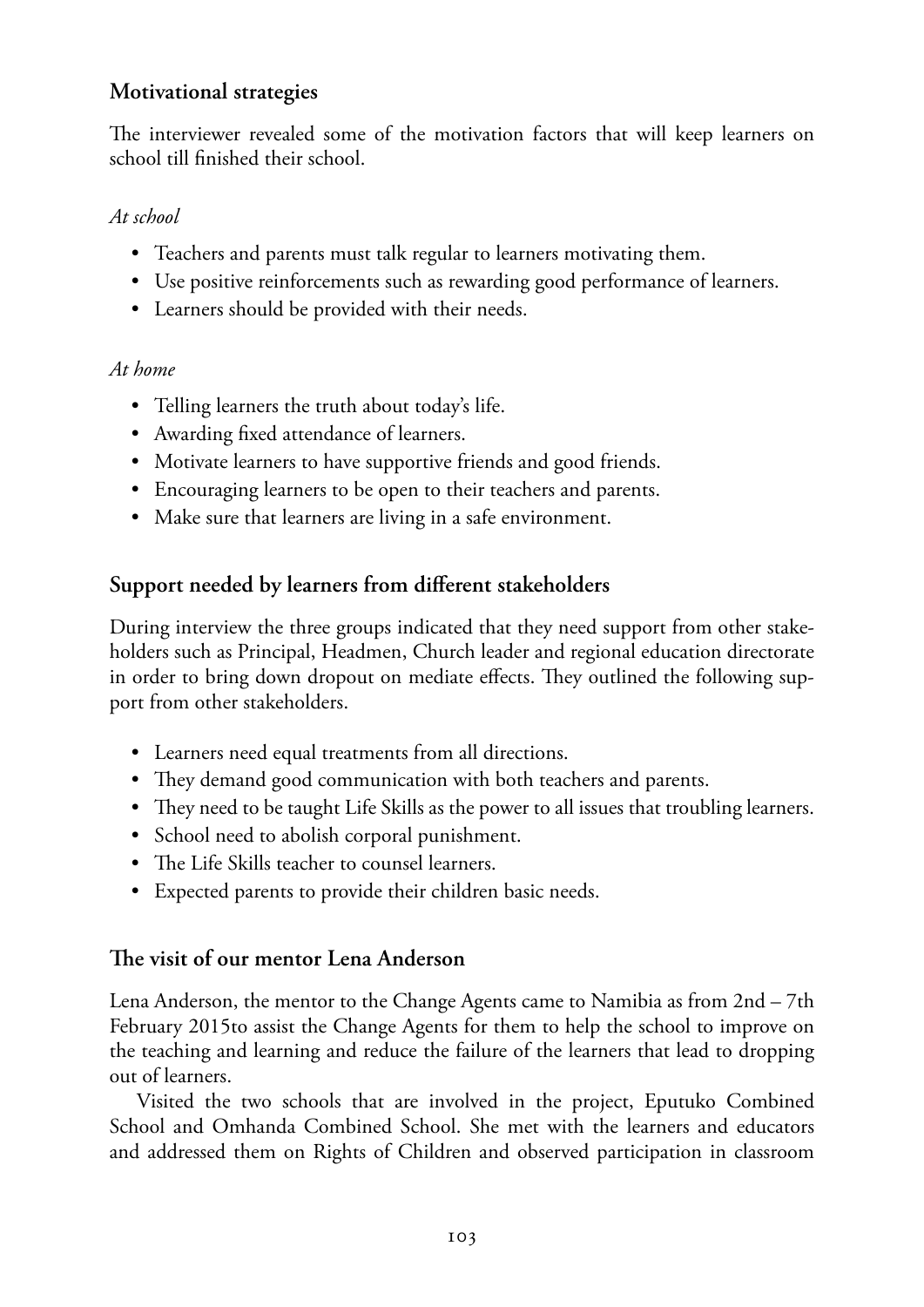and outside. She also addressed 43 Cluster Centre Principals (CCP) from Ohangwena Education Directorate in Ohangwena Region on Child Rights, classroom and school management and lastly she also managed to gather eleven (11) Change Agents from different batches to discuss issues pertaining to Child Right programme. Children and observed participation in classroom and outside. She also addressed 43 Cluster Centre and outside. She also addressed 45 Cluster Centre Principals (CCP) from Ohangwena



#### **Discussion and Reflection**

The project sensitization meetings were well attended and the targeted groups were well aware of the child's rights. The emphasis was only about the connection on Child Rights Convention (CRC) and dropout rate of learners. Teachers were very impressed, they were ready to implement the CRC in the school and they wanted to work together with the parents, community members and learners. Learners knew their rights and also would like to be heard and also to participate in decision making at school and in the community, however it was observed that they fully understand their rights but not their responsibilities.

Upon our arrival back from Sweden, our Director and Deputy Director were preoccupied by meetings that delayed our activities. As change agents, we were too loaded that we hardly get time to attend to the project. Poor network communication in the region was also one of the challenges when the team was planning and arranging to meet.

# 6. Way forward

The team will go with strengthening the monitoring and evaluation processes to assess the project success. We will also try to expand the project to the surrounding schools and visiting other change agents in different projects around the country. The following long-term resolution strategies can be used by parents, teachers and stakeholders to compact school dropout: